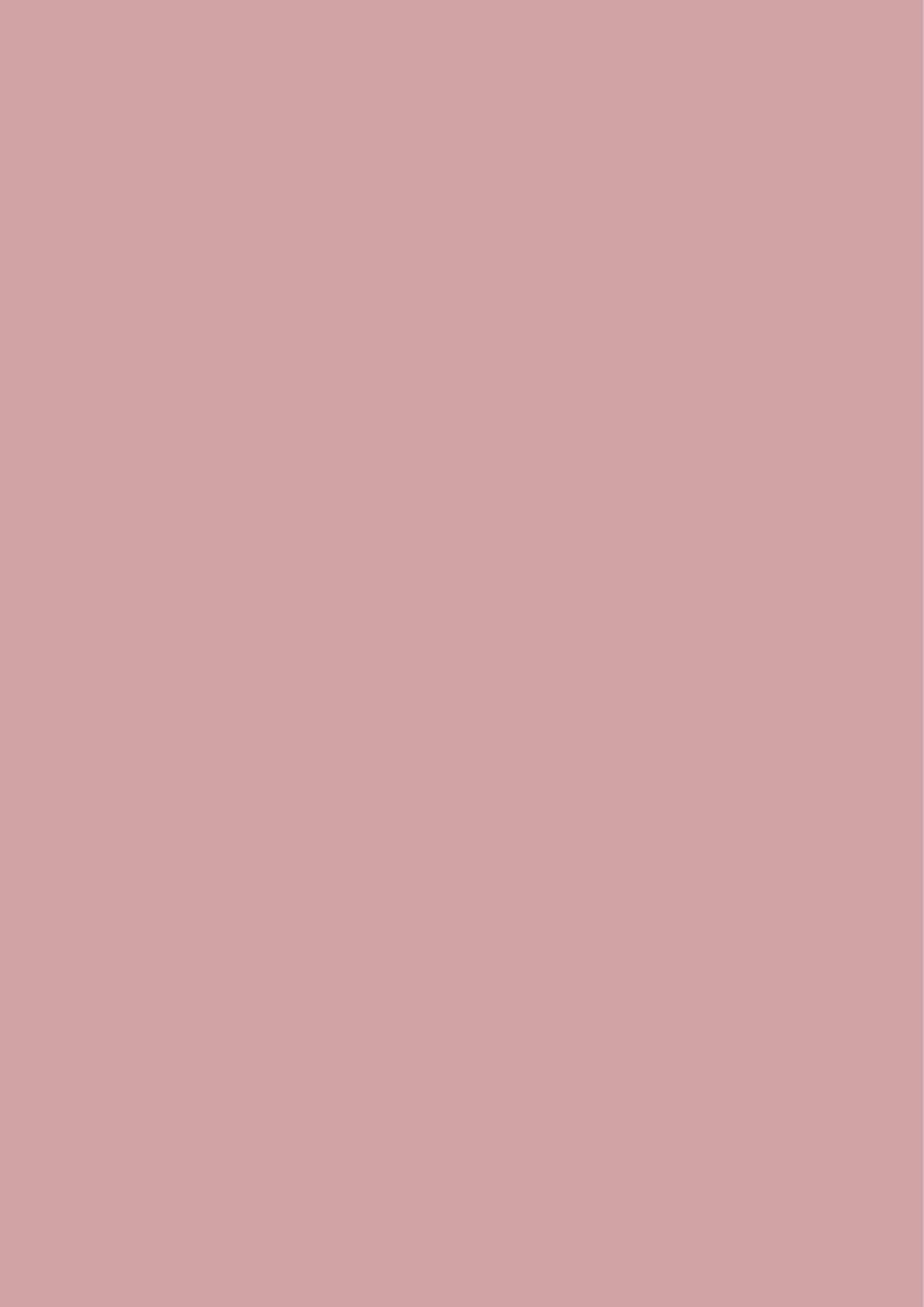## Abstract

The recent collapse of certain market operators has reopened the debate on the vulnerabilities of non-bank financial intermediation and their implications from the regulatory and supervisory standpoint. This article focuses on Archegos and Greensill whose collapse, although not systemic, highlights the importance of the interconnections between this type of institutions and the banking sector. It describes the circumstances that led to their collapse, the regulations applicable to them and the main reactions of the competent authorities to date. It then discusses some of the common features that can be identified as determinants and that could inform future debate on these cases from a regulatory and supervisory policy perspective.

Keywords: non-bank financial intermediation, total return swaps, derivatives, interconnections, regulation, financial stability.

# 1 Introduction

The profound impact of the 2007-2009 global financial crisis led to important changes to regulations applicable to the financial system, which have been developed and implemented over the last decade. A variety of readings and interpretations of the crisis were put forward, and a wide range of measures were adopted to mitigate its consequences and address its causes and underlying vulnerabilities.<sup>1</sup>

These vulnerabilities include the widespread use, as from the 1990s, of mechanisms and instruments whose design limits the visibility of the actual level of leverage of certain funding structures. $2$  In recent months, various episodes have put the potential risks of these mechanisms and instruments back on the table. Specifically, this article analyses the cases of Archegos Capital Management and Greensill Capital.

Both cases have highlighted problems linked to the opacity of certain financial mechanisms. Through a web of derivatives contracts with multiple bank counterparties, Archegos, a vehicle set up to manage a family's wealth, had reached high levels of exposure to certain US and Chinese telecom firms. Meanwhile, Greensill dealt in the discounting of invoices issued by the suppliers of ailing companies and financed the business by securitising those invoices.

<sup>1</sup> Quarles (2019), Haldane (2017) and FSA (2009).

<sup>2</sup> Rajan (2005).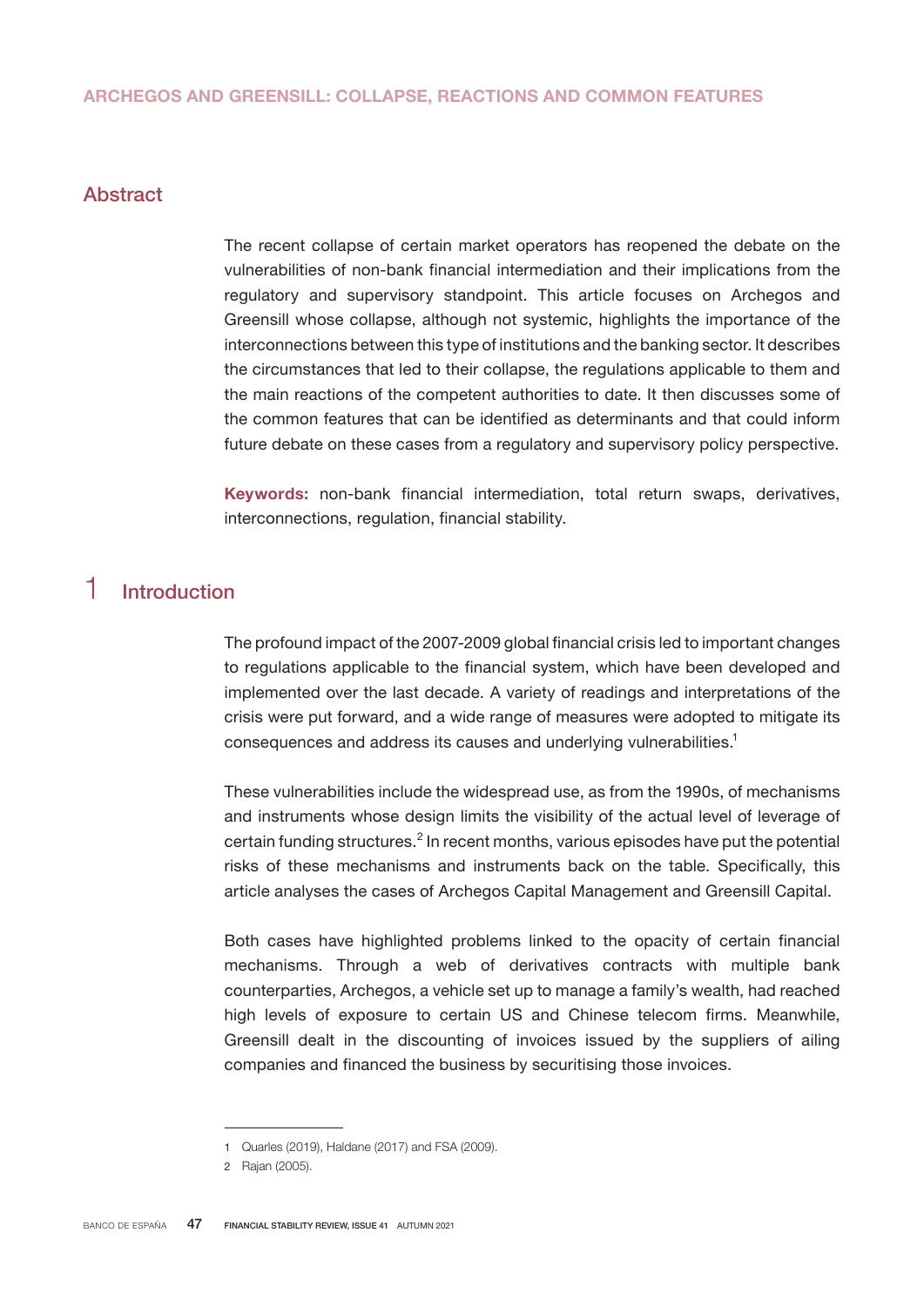Both business models were therefore characterised by high leverage. And the lack of transparency of this leverage increased its harmful effects when the underlying difficulties came to light: in the case of Archegos, because of the scant information required of this type of institutions and the absence of widespread requirements in the United States on transaction reporting to specialised repositories; and, in the case of Greensill, because of inappropriate application of the accounting standards, which enabled debtor companies to disguise their financial position.

Given their characteristics, the study of these episodes may contribute to assessing the degree of success of some of the reforms implemented in the wake of the global financial crisis. To a large extent, the G20's plan in response to the crisis sought to shed light on certain areas of the new financial intermediation model that had been taking shape in the previous years and addressed factors that have later proved to be essential in cases such as Archegos and Greensill.

Specifically, at its April 2009 meeting, $3$  the G20 called for greater regulation and supervisory oversight of hedge funds and similar vehicles, focusing on their leverage disclosures, assessment of their potential systemic risks and supervision of the risk management mechanisms put in place by the investment banks operating with such funds (including the setting of limits on their exposures and leverage levels). It also recommended the establishment of central counterparties to strengthen credit derivatives markets and help standardise their traded contracts. Problems related to these areas have resurfaced in the Archegos case.

The G20 meeting also addressed some of the problems relating to banks' excessive leeway for creating off-balance-sheet financial structures, for instance, by using structured or special-purpose vehicles (SPVs) to securitise pools of credit exposures that were taken off banks' balance sheets regardless of the degree of involvement and support of the originating bank. These aspects have re-emerged in the Greensill episode.

More generally, all these measures sought to address the problem of using securities portfolios to engineer highly leveraged arrangements, either by creating financing chains supported by those same securities, or through structures based on the use of complex derivatives instruments, designed to increase the synthetic exposure to the risks and rewards of certain types of assets.

Moreover, the legal and regulatory context favoured the transfer of exposures from banks' balance sheets to those of operators subject to lighter regulatory requirements. First, the securities issued as a result of this process were given a high credit rating, on which many of the regulatory requirements were based. This provided the holders of these securities with an additional source of liquidity, either through their sale

<sup>3</sup> G20 (2009).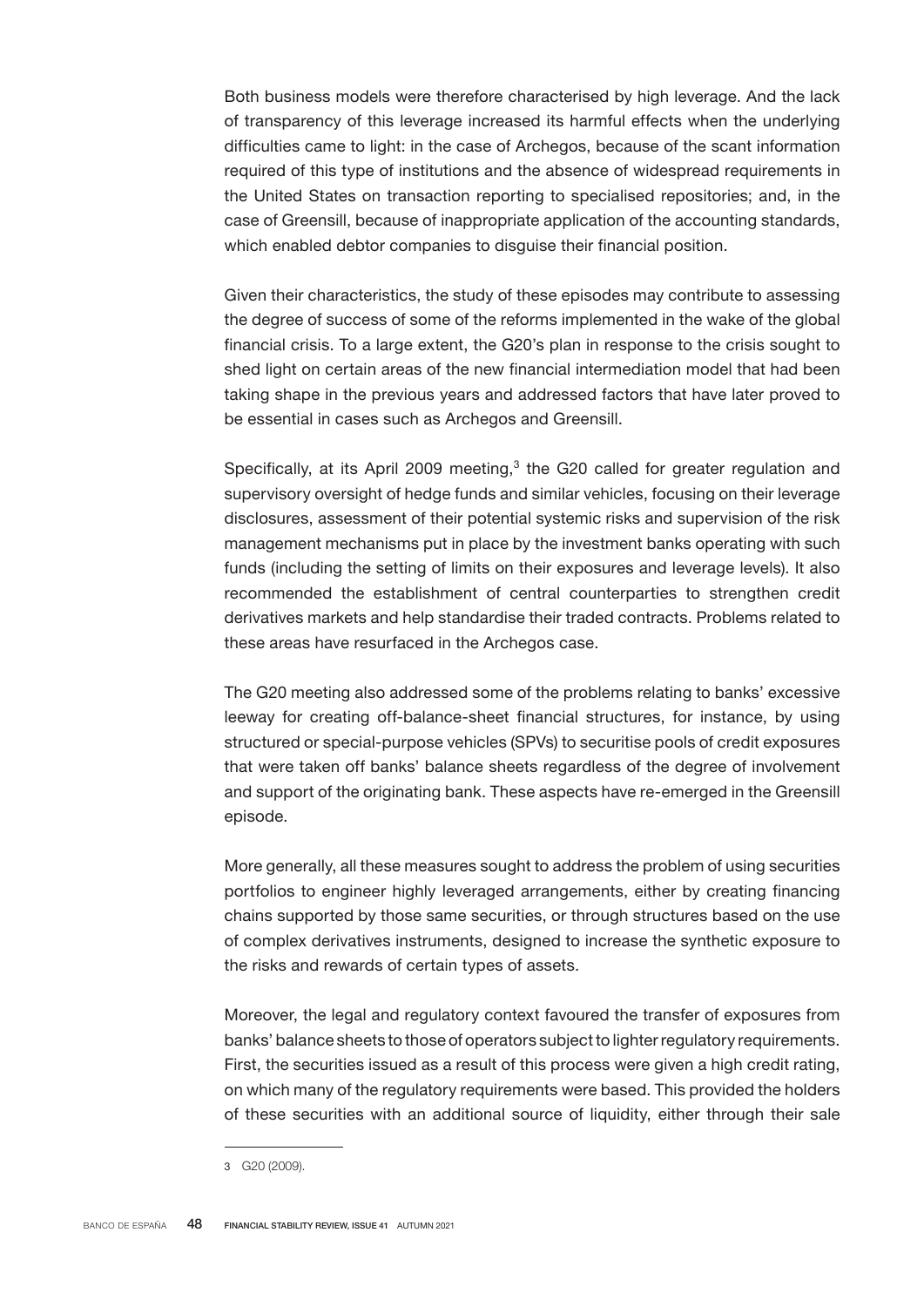under a repurchase agreement (repo) or use as collateral in derivatives transactions. Second, certain legal systems (mainly common law systems) allow pledging (rehypothecation) of securities acquired in repo transactions<sup>4</sup> and grant creditors with claims relating to derivatives or repo transactions priority in insolvency proceedings.<sup>5</sup>

In the years following the April 2009 G20 meeting, the Financial Stability Board (FSB), along with the various international regulatory bodies, established mechanisms for discussing and coordinating measures to implement the recommendations and reforms agreed. With the aim of reducing the opacity of the new financing structures, the definition of control and the scope of consolidation were expanded $^6$  and guidelines were established for the reintermediation of exposures.<sup>7</sup> Regarding the excessive leverage prompted by the use of assets to support such structures, in 2013 the FSB published a policy framework for addressing shadow banking risks in securities lending and repos, $<sup>8</sup>$  dealing with issues such as re-hypothecation of collateral assets.</sup> Since 2016, all FSB members with hedge funds and similar operators have reported compliance with the G20 recommendations described above.<sup>9</sup>

Regarding reforms in derivatives markets, in 2020 the FSB reported significant progress in areas such as the reporting of transactions to trade repositories, central counterparty clearing, strengthening of the resilience of central counterparties, and margin requirements for non-centrally cleared derivatives.<sup>10</sup>

However, despite this considerable progress, episodes such as Archegos and Greensill have once again highlighted the risks and vulnerabilities associated with some of these activities. Section 2 describes each of these episodes against the backdrop of the key regulatory frameworks applicable to both. Section 3 presents the authorities' reactions and Section 4 identifies common determinants that could be part of a future analysis of these cases from a supervisory and regulatory perspective.

## 2 Description of the cases

The Archegos and Greensill cases have resulted in significant losses for some systemically important banks, but their business and applicable regulations differ, as do the drivers of those losses. Each of these two cases is therefore described separately below.

<sup>4</sup> FSB (2017).

<sup>5</sup> Duffie and Skeel (2012).

<sup>6</sup> IFRS 10 (summarised in IAS Plus: <https://www.iasplus.com/en/standards/ifrs/ifrs10>).

<sup>7</sup> BIS (2017).

<sup>8</sup> FSB (2013).

<sup>9</sup> FSB (2020b).

<sup>10</sup> FSB (2020a).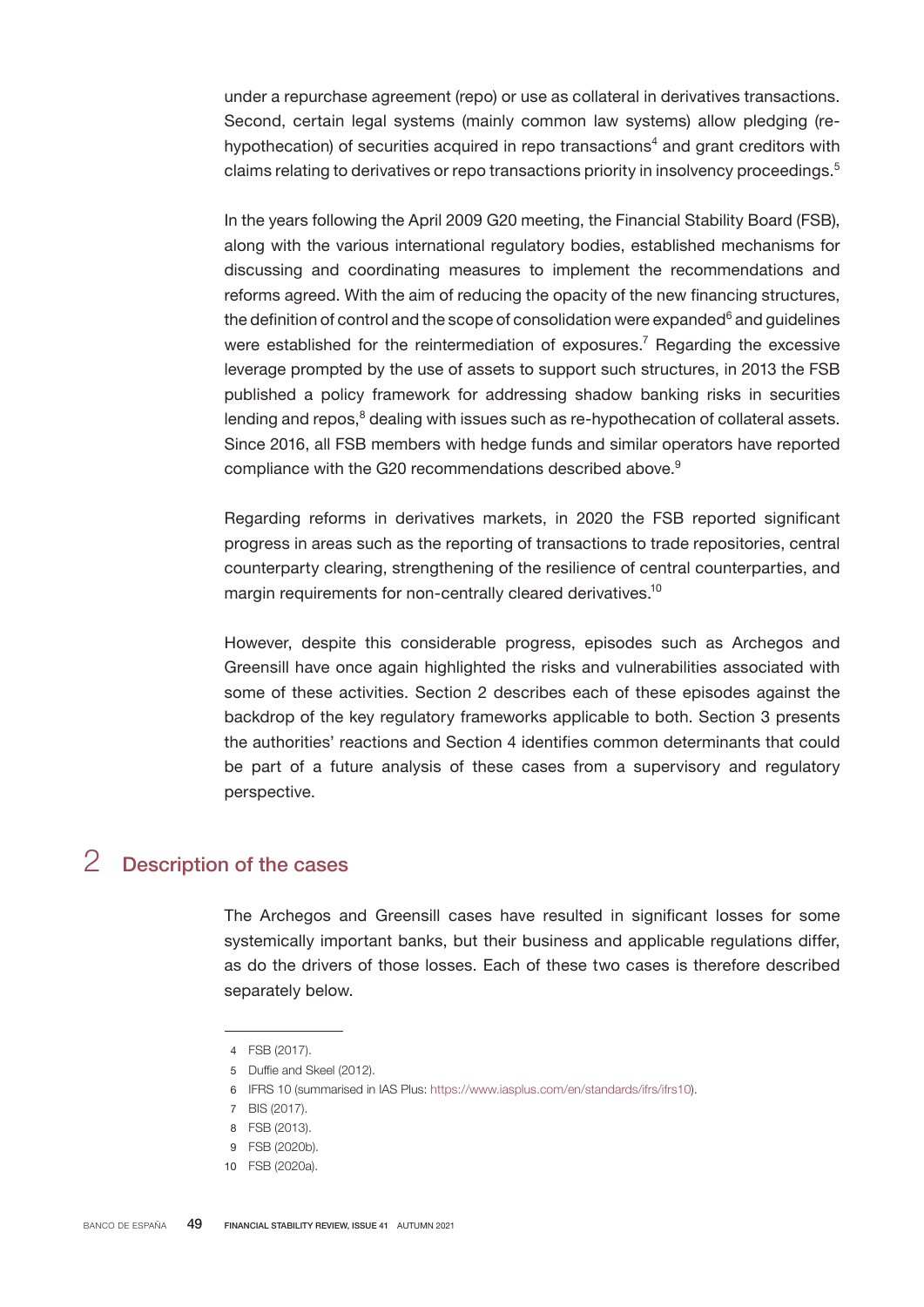## 2.1 Archegos

Archegos Capital Management was a US hedge fund structured as a family office<sup>11</sup> to manage Bill Hwang's wealth.<sup>12</sup> Family offices are exempt from some of the requirements applicable to other investment firms, for example in relation to the reporting of their exposures. Although the Dodd-Frank Act (DFA) introduced stricter regulations for investment advisers, to enable the US Securities and Exchange Commission (SEC) to oversee hedge funds, it left the treatment of family offices to the discretion of the SEC. In 2011, the SEC approved rules defining the criteria for exempting these vehicles from registration and certain investor protection rules.

Although the exact figures are unknown, Archegos held assets in the order of \$10 billion, with exposures of between \$50 billion and \$100 billion (even higher according to some reports). These exposures were largely concentrated in shares of ViacomCBS and Discovery (US telecommunications groups) and in various Chinese technology companies (e.g. Baidu).

The leverage required to reach this volume of exposure was achieved through the use of total return equity swaps, contracts whereby one of the parties takes a synthetic long position in the underlying asset, thus obtaining returns (dividends and price appreciation) in exchange for assuming its potential depreciation (see Figure 1). In exchange for the corresponding fee and margin calls, the counterparty to the transaction takes a synthetic short position in the underlying asset, which it usually hedges by acquiring the corresponding securities. This was the case of the investment banks acting as prime brokers<sup>13</sup> for Archegos (Goldman Sachs, Morgan Stanley, Credit Suisse and Nomura),<sup>14</sup> which therefore paid the return on the underlying asset in exchange for a fee (in some cases linked to an interest rate benchmark index). When the underlying asset appreciated, the prime brokers paid the increase in value to Archegos, whereas if it depreciated, the family office had to compensate the broker.

In the United States, the SEC is responsible for regulating all security-based swaps, including total return swaps, while the Commodity Futures Trading Commission (CFTC) is responsible for all other swaps. In line with the G20 agreement in the wake

<sup>11</sup> These are management companies used by high net worth investors that offer all the services associated with wealth management, along with additional services for family members (such as tax and wealth planning services). They are often exempt from some of the requirements that apply to other investment firms (e.g. disclosure of their investments), as they have no clients outside the family.

<sup>12</sup> In 2012, Bill Hwang pleaded guilty in an insider trading case in the United States in which his investment fund, Tiger Asia Management, had profited from trading in Chinese bank securities, resulting in a \$44 million fine.

<sup>13</sup> Hedge funds and other investment vehicles like Archegos use the prime brokerage services offered by investment banks and other financial institutions. These services include cash management or securities custody, but are mainly related to the provision of finance, either through securities lending or through structures such as the one described above, thus enhancing the leverage of their clients.

<sup>14</sup> Other institutions have also been mentioned, such as Deutsche Bank, Wells Fargo and UBS.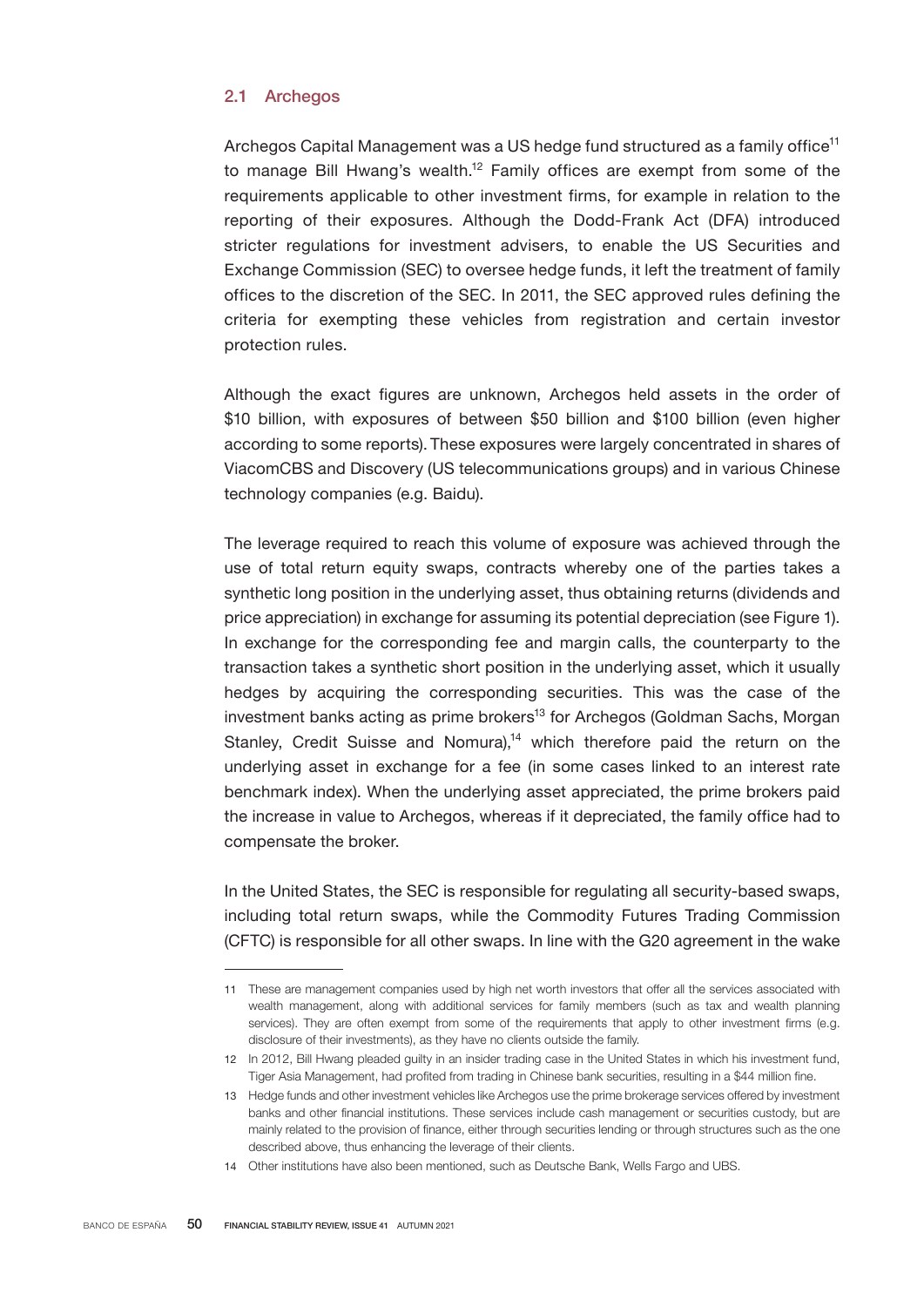#### TOTAL RETURN EQUITY SWAP OPERATIONS Figure 1



of the global financial crisis, the DFA prompted derivatives market reforms, particularly for bilaterally traded (over-the-counter) derivatives. The reforms included reporting the terms and conditions of derivatives market transactions to trade repositories in order to improve market transparency. Only the CFTC has implemented such measures for the instruments under its remit. The information on Archegos' derivatives trades, which fall under the SEC's remit, is not yet available.<sup>15</sup> Thus, neither the level of concentration of the family office's exposure to the securities of a small group of companies, nor the existence of highly leveraged positions with several prime brokers, was known.

Similarly, margin requirements were in place for firms with high notional values of non-centrally cleared derivatives, but not for smaller ones like Archegos. Although the deadlines have been postponed due to the pandemic, the SEC expects<sup>16</sup> to implement these requirements for firms under its remit by end-2021. $17$ 

Against this background, in late March 2021 the value of some of the shares in which Archegos held open positions, such as ViacomCBS, fell sharply,<sup>18</sup> which meant that

<sup>15</sup> In May 2021, the SEC announced the launch of the first security-based swap data repository, which will come into force in November 2021. See SEC (2021a).

<sup>16</sup> As with the registration of security-based swaps, the SEC's margin rules for these transactions will also come into force in November. See SEC (2020) and the [Key Dates for Registration of Security-Based Swap Dealers and](https://www.sec.gov/page/key-dates-registration-security-based-swap-dealers-and-major-security-based-swap-participants) [Major Security-Based Swap Participants](https://www.sec.gov/page/key-dates-registration-security-based-swap-dealers-and-major-security-based-swap-participants) section of its website.

<sup>17</sup> Regarding the regulatory framework applicable to situations such as Archegos', the Basel Framework addresses derivatives transactions through both their risk-based (counterparty or market risk) capital requirements and the leverage ratio.

<sup>18</sup> These price falls were due to ViacomCBS' announcement that it would launch a \$3 billion public share offering, designed partially to boost its streaming services (weeks after launching its Paramount+ platform). Although some analysts (CNBC, 2021) considered this was the right strategy, many expressed doubts given the level of competition (Netflix, Disney+) in the sector. This price correction, prompted by the share offering, which diluted existing shareholders' ownership, interrupted the share price increase seen early in the year in response to this traditional telecommunications company's announcement that it intended to boost its streaming services.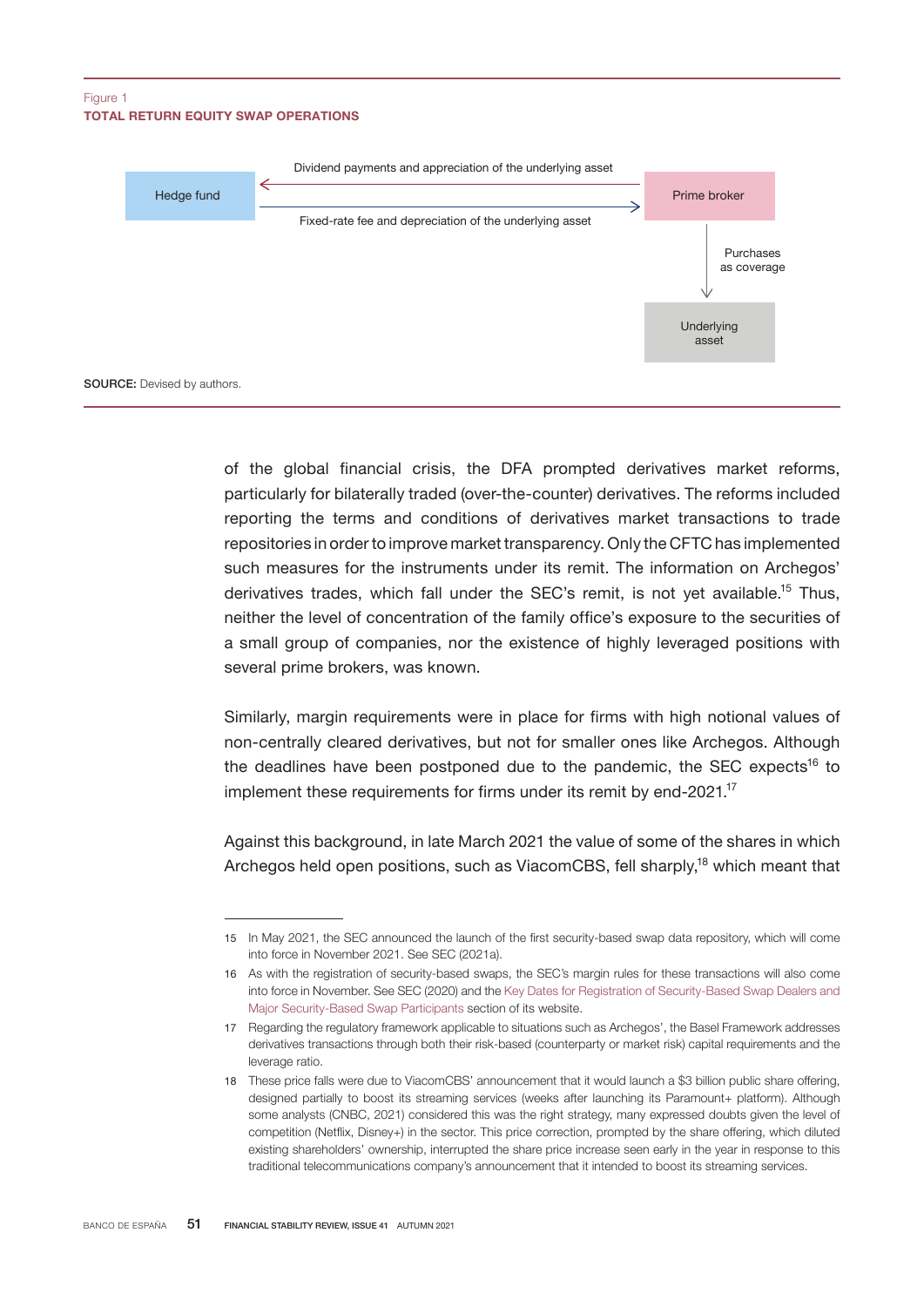#### DAILY CLOSING PRICES Chart 1



it was unable to meet the corresponding margin calls<sup>19</sup> (see Chart 1). On Thursday 25 March, Bill Hwang called a meeting with the aforementioned investment banks to try to unwind the transactions in an orderly fashion. However, the next day, once the likely consequences of Archegos' high level of leverage became apparent, some of these banks (initially, Goldman Sachs and Morgan Stanley) began to sell the shares that covered their short positions. This drove down the stock price further, inflicting larger losses on banks that were slower to sell (over \$4.5 billion in the case of Credit Suisse<sup>20</sup> and around \$2 billion in the case of Nomura). As a result, the stock price of both banks fell sharply (on Monday 29 March, Credit Suisse's share price fell by more than 14% and Nomura's by 16%).

### 2.2 Greensill

Greensill, an Anglo-Australian financial group with global presence, had been created as a fintech and operated a simple business model focused on factoring and supply-

<sup>19</sup> Additional guarantee to be provided by investors in the margin account held with their broker due to losses in their trades which cause the value of the collateral to fall below a contractually established percentage (based on regulations and broker policy) of their total investments. If investors are unable to meet this call, the broker may be forced to sell the securities in the account outright.

<sup>20</sup> In its 2021 Q1 report, Credit Suisse announced that its results included a CHF 4.4 billion provision for credit losses linked to the Archegos case. The document also stated that it had already unwound 98% of the positions related to this company and announced additional losses of CHF 600 million for 2021 Q2 as a result of market movements when closing these positions. In its 2021 Q2 report, Credit Suisse recognised additional losses of CHF 594 million associated with this case (losses of CHF 493 million as a result of market movements during the close-out of positions, a credit loss provision of CHF 70 million and operating expenses of CHF 31 million mainly reflecting severance-related costs and professional service fees).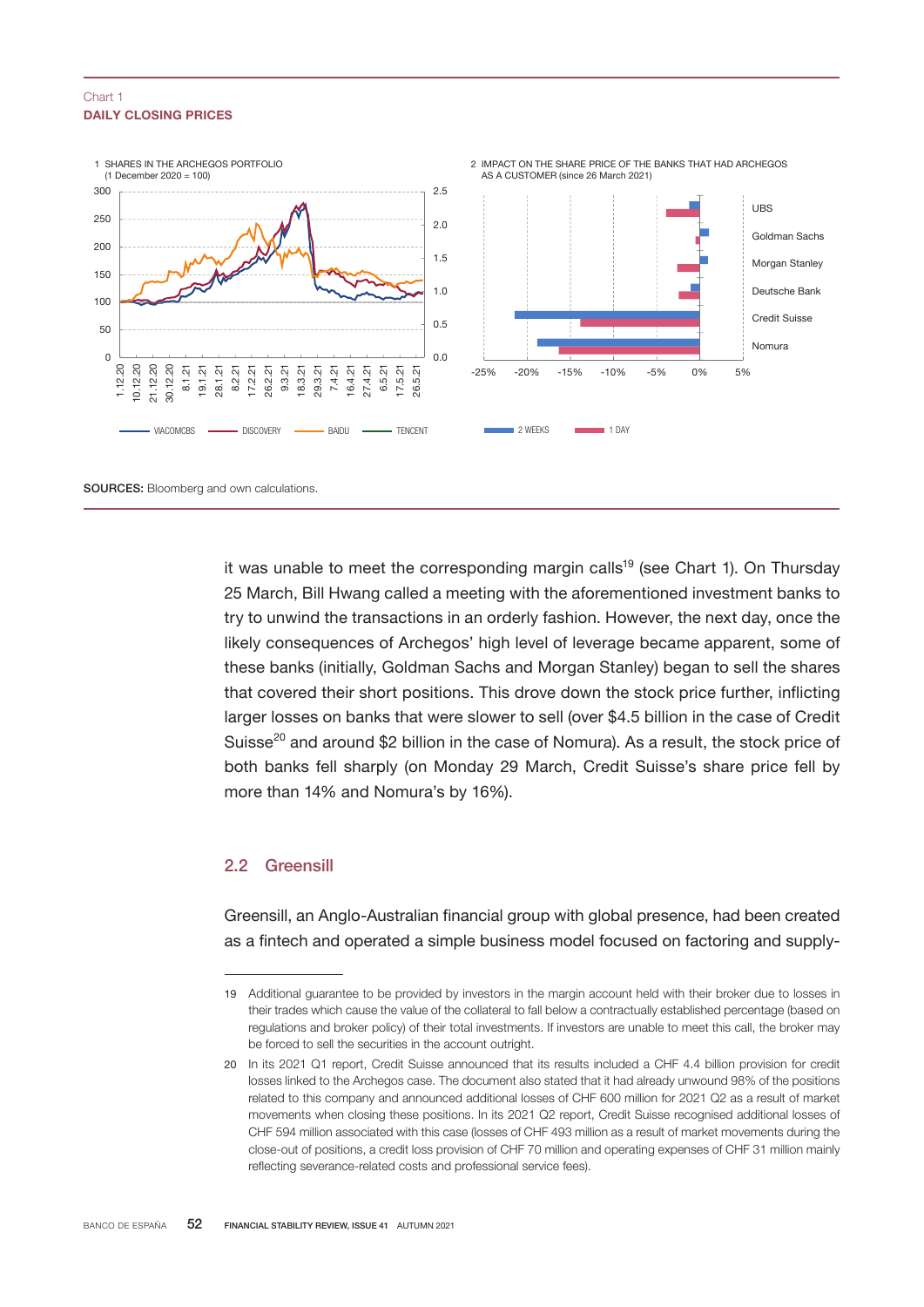#### STYLISED VERSION OF GREENSILL'S MODUS OPERANDI Figure 2



chain financing or reverse factoring. With a corporate structure that included a subsidiary in the United Kingdom as its main operations centre and a bank headquartered in Germany, Greensill began by offering conventional financing services linked to the above-mentioned business model, specifically traditional factoring (purchase of a company's accounts receivable) and reverse factoring (advancing payment to a customer's suppliers based on approved invoices). Subsequently, in its search for higher profitability, Greensill expanded its business model to include prospective factoring, which consists in lending against prospective receivables, based on mere expectations of future business rather than actual transactions.

Greensill leveraged its business by packaging and securitising invoices. The securitised assets were distributed through Credit Suisse investment funds and their credit rating was enhanced through insurance policies subscribed with major insurers and which covered borrower default risk (see Figure 2).

Greensill's subsidiary in the United Kingdom was registered with the Financial Conduct Authority (FCA) for the purpose of compliance with anti-money laundering regulations.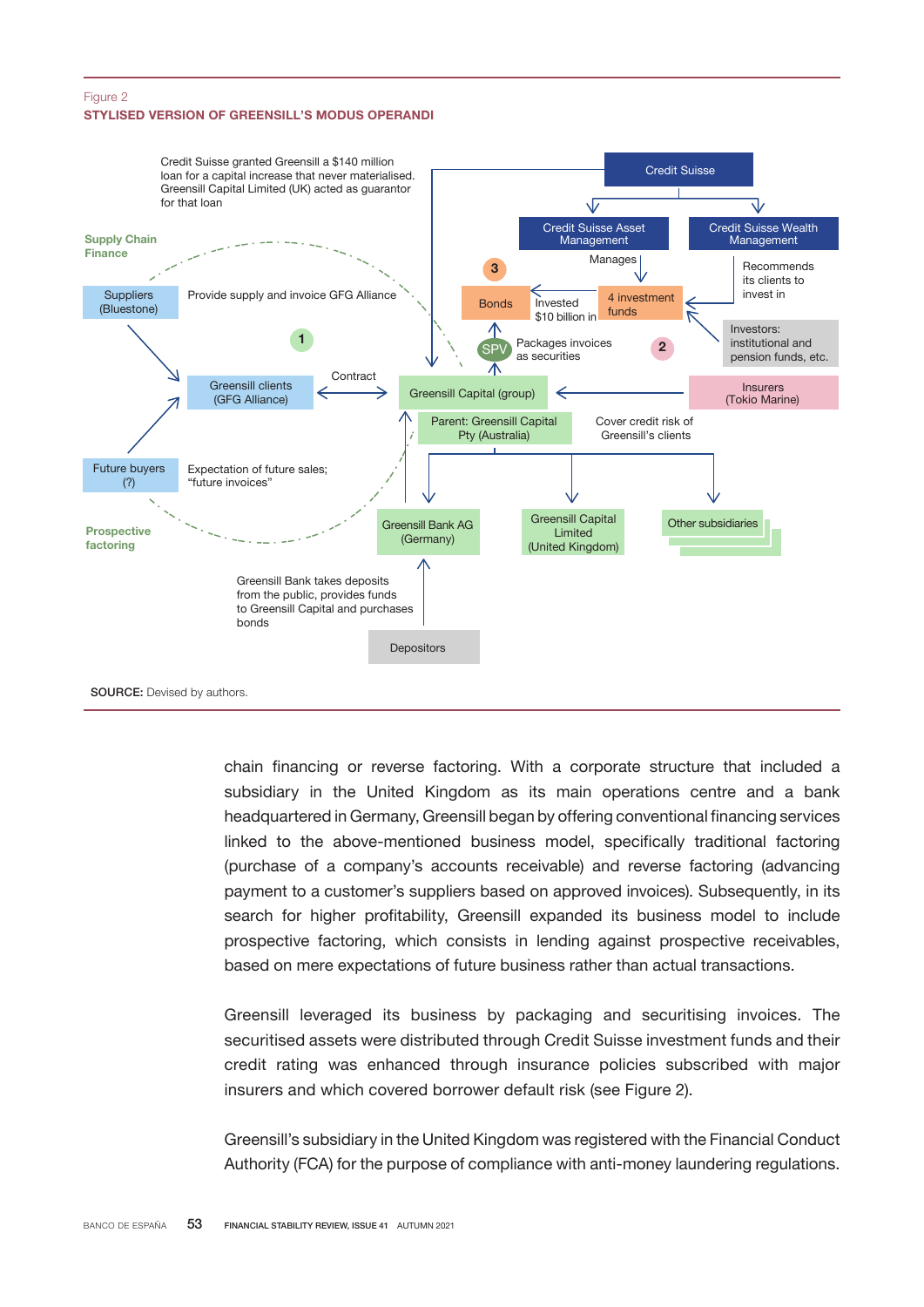Its other activities did not fall under the remit of either the Bank of England's Prudential Regulation Authority or the FCA itself. Greensill Bank, the German subsidiary, was subject to control by BaFin, the German supervisory authority.

The collapse of Greensill was the result of a complex series of events closely linked to its business model, as described below:

1 Greensill's transactions with its clients (reverse and prospective factoring)

Greensill's collapse is connected with its supply-chain financing transactions and how they were reflected in the financial statements of the companies involved.

Through reverse factoring, Greensill and its peers in this market segment bridged working capital gaps at firms which, either because of the nature of their activity or of their poor financial condition, were unable to meet payments to suppliers out of their own trade flows. Supply-chain financing prevents working capital disruption and enables these firms to maintain the terms agreed with their suppliers, assuming greater leverage.

The main international accounting standard-setters – the International Accounting Standards Board (IASB) and the US Financial Accounting Standards Board (FASB) – have repeatedly insisted on the need to correctly report the consequences of these transactions, recalling the principles and requirements already in place $21$  and emphasising their significant impact and the liquidity risk caused by concentration of a large part of firms' obligations at a single financial institution. Instead of reflecting debt with the financial institution for the amount corresponding to the financed period, i.e. from the point at which the payment is made to the supplier until the end of the payment period agreed, the general practice was to treat the full amount as a trade debt, which meant it was not considered when calculating the firm's leverage.

Supply-chain financing can generate adverse selection problems, with possibly more severe consequences in the event of increased concentration. Indeed, this was the case of Greensill, which had extensive exposure (around \$5 billion) concentrated at one client, the metal giant GFG Alliance. In addition, Greensill financed GFG group firms through prospective factoring (i.e. on the basis of expectations of future transactions).

Eventually, the financial difficulties faced by GFG Alliance and other Greensill clients triggered a wave of defaults in 2020, which in some cases even led to insolvency.

<sup>21</sup> [IFRS](https://www.ifrs.org/content/dam/ifrs/supporting-implementation/agenda-decisions/2020/supply-chain-financing-arrangements-reverse-factoring-december-2020.pdf) (2020).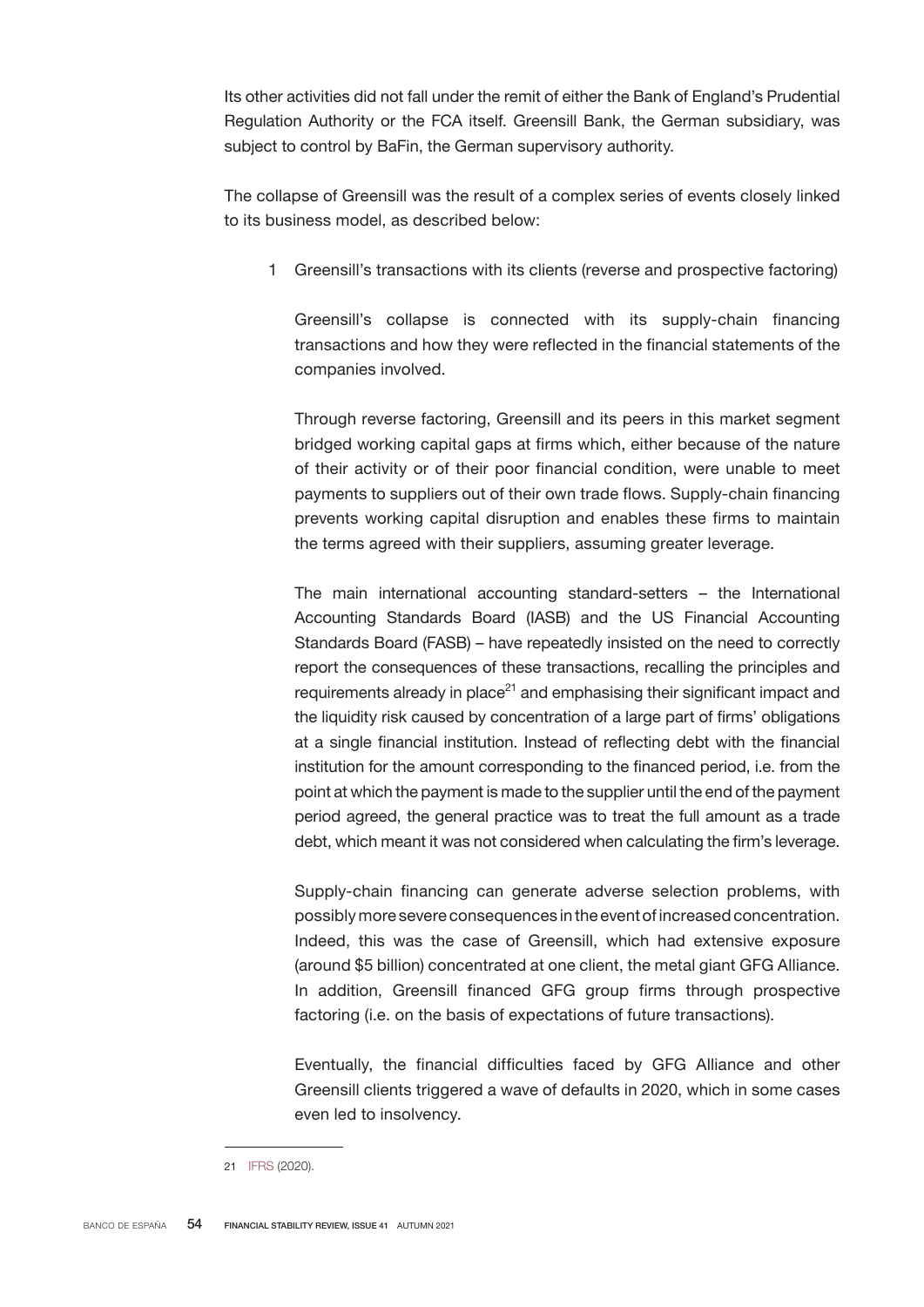2 Expiry of Greensill's insurance policies with Tokio Marine and other insurers

Insurance against customer default was a crucial element in Greensill's business model. As a result of the difficulties described, in late February 2021 Tokio Marine and other Greensill insurers refused to renew policies for an amount of \$4.6 billion.

In light of this, on 3 March 2021 BaFin ordered a moratorium on Greensill Bank's activities, owing to the imminent risk of a headlong flight into overindebtedness.

3 Securitisation of invoices and its impact on Credit Suisse

Credit Suisse managed four investment funds which together had invested in \$10 billion worth of securities issued by Greensill and backed by invoices acquired through its factoring and reverse factoring operations. Given the difficulties described above and the consequent uncertainty surrounding the value of these securities, in March 2021 Credit Suisse decided to freeze the funds. This blocked Greensill's activity, which was largely underpinned by these securitisations.<sup>22</sup> It is estimated that Credit Suisse has so far reimbursed a total of \$6.6 billion to unit holders of the four funds.<sup>23</sup>

All these factors combined – the adverse selection intrinsic to the business model, the excessive concentration vis-à-vis GFG Alliance, the cancellation of the insurance policies, the inability to mobilise funds through the banking subsidiary in Germany, and the freezing of funds from which it obtained much of its financing – prompted Greensill Capital to file for bankruptcy in the United Kingdom. Shortly afterwards, BaFin ordered that insolvency proceedings be opened against Greensill Bank in the German courts and the group's Australian parent company (Greensill Capital Pty) also filed for bankruptcy.

## 3 Authorities' response

Authorities have expressed their views on both cases. So far they have insisted that interactions between the non-bank and the banking sector were already being addressed, flagging the importance of understanding the causes of these episodes, how they unfolded and their consequences, in order to avoid their recurrence.

<sup>22</sup> Credit Suisse's relations with Greensill were not limited to marketing these funds. Lex Greensill, the company's founder, was one of Credit Suisse Wealth Management's leading customers. Moreover, Credit Suisse advised its customers to invest in these funds, and Credit Suisse Group AG had extended a \$140 million loan to Greensill for a capital increase that never materialised. Greensill Capital UK acted as guarantor for that loan.

<sup>23</sup> As per the 2021 Q2 earnings release published in July (Credit Suisse, 2021a and 2021b).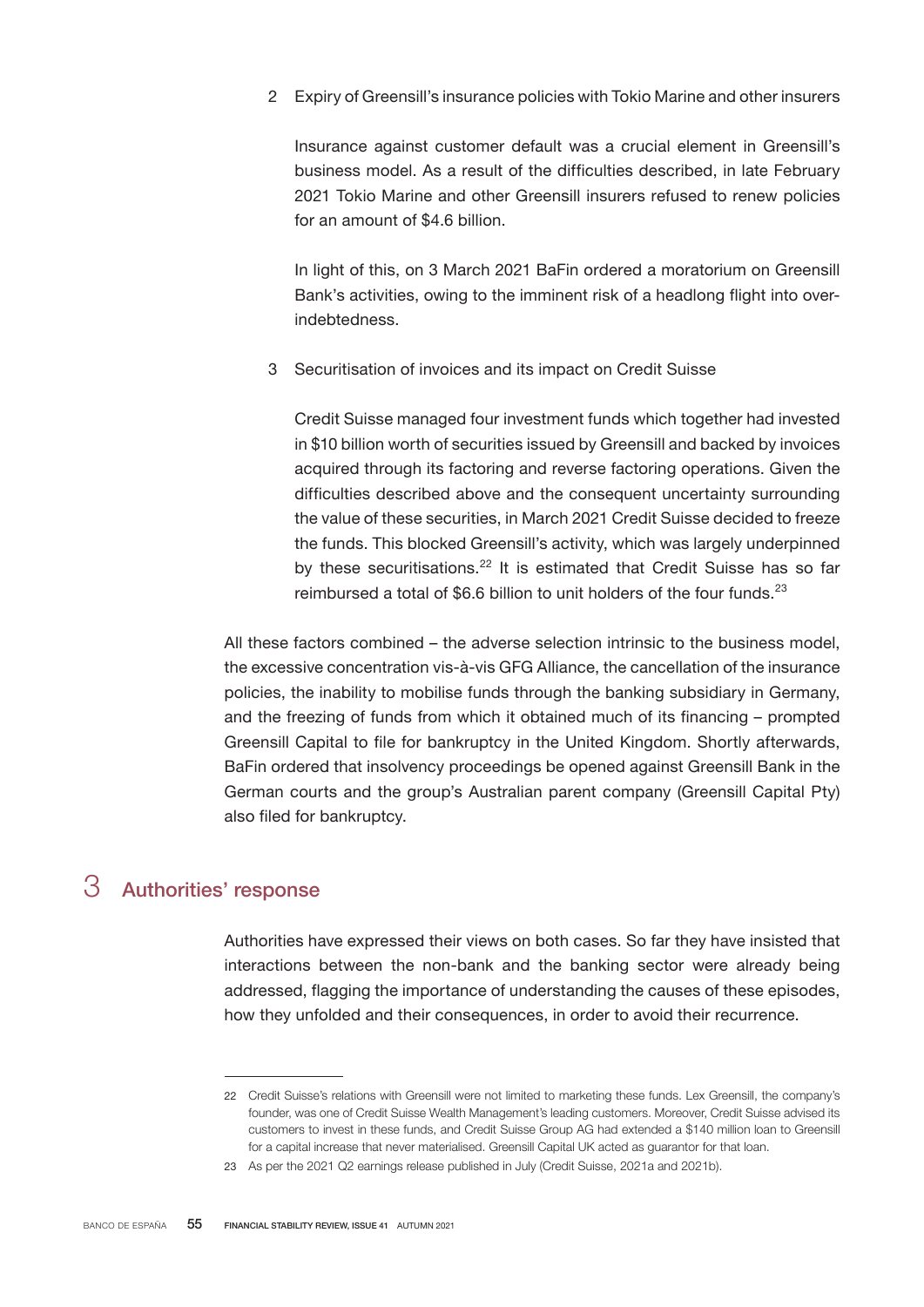### 3.1 Archegos

The Archegos episode prompted scrutiny by the US, European and Japanese authorities, initially to analyse whether or not all the institutions involved acted correctly and to assess the functioning of the regulatory and supervisory infrastructure in place.

The Federal Reserve's Financial Stability Report highlighted how this event, whose impact on markets and the financial system appears to be limited, serves as a reminder of the potential risk posed by non-bank financial institutions. This has been highlighted by regulators such as Jerome Powell, Chair of the Federal Reserve's Board of Governors, who attributed the problem to a risk management breakdown on the part of the prime brokers who understood the risks associated with Archegos' business but were incapable of detecting the extent of its leverage and risk concentration, as they were unaware that Archegos was entering into the same transactions simultaneously with various banks. $24$ 

The lack of information on Archegos' operations has also been flagged. As a family office, Archegos was not required to provide data on its transactions to either the regulators or trade repositories. As early as 1 April 2020 CFTC Commissioner Dan Berkovitz cited the collapse of Archegos as a clear example of the havoc that large investment vehicles known as family offices can wreak on the financial markets.<sup>25</sup> In his statement, he criticised the easing of regulation and supervision applicable to these institutions, which manage billions of dollars. In turn, Lael Brainard of the Federal Reserve noted the limited visibility into hedge fund exposures, which may suggest a need for greater transparency requirements, including more granular and frequent disclosures.<sup>26</sup> Furthermore, SEC Chair Gary Gensler called for greater consideration of the potential impact that certain individual firms can have on the financial system, in order to reassess the exemption of family offices from margining and disclosure requirements.<sup>27</sup>

Some voices have also pointed to the failure to implement some of the rules agreed for derivatives markets (such as reporting or margining requirements), which would have mitigated the impact of this episode. Other experts argue that margin requirements would not have prevented Archegos from leveraging or from distributing its exposures between several institutions.

However, others question the criticism of the existing transparency and regulations, arguing that risk management is the key factor to consider in transactions of this kind, and that these episodes should be used as examples for sophisticated investors

<sup>24</sup> CBS (2021).

<sup>25</sup> Berkovitz (2021).

<sup>26</sup> Brainard (2021)

<sup>27</sup> Gensler (2021).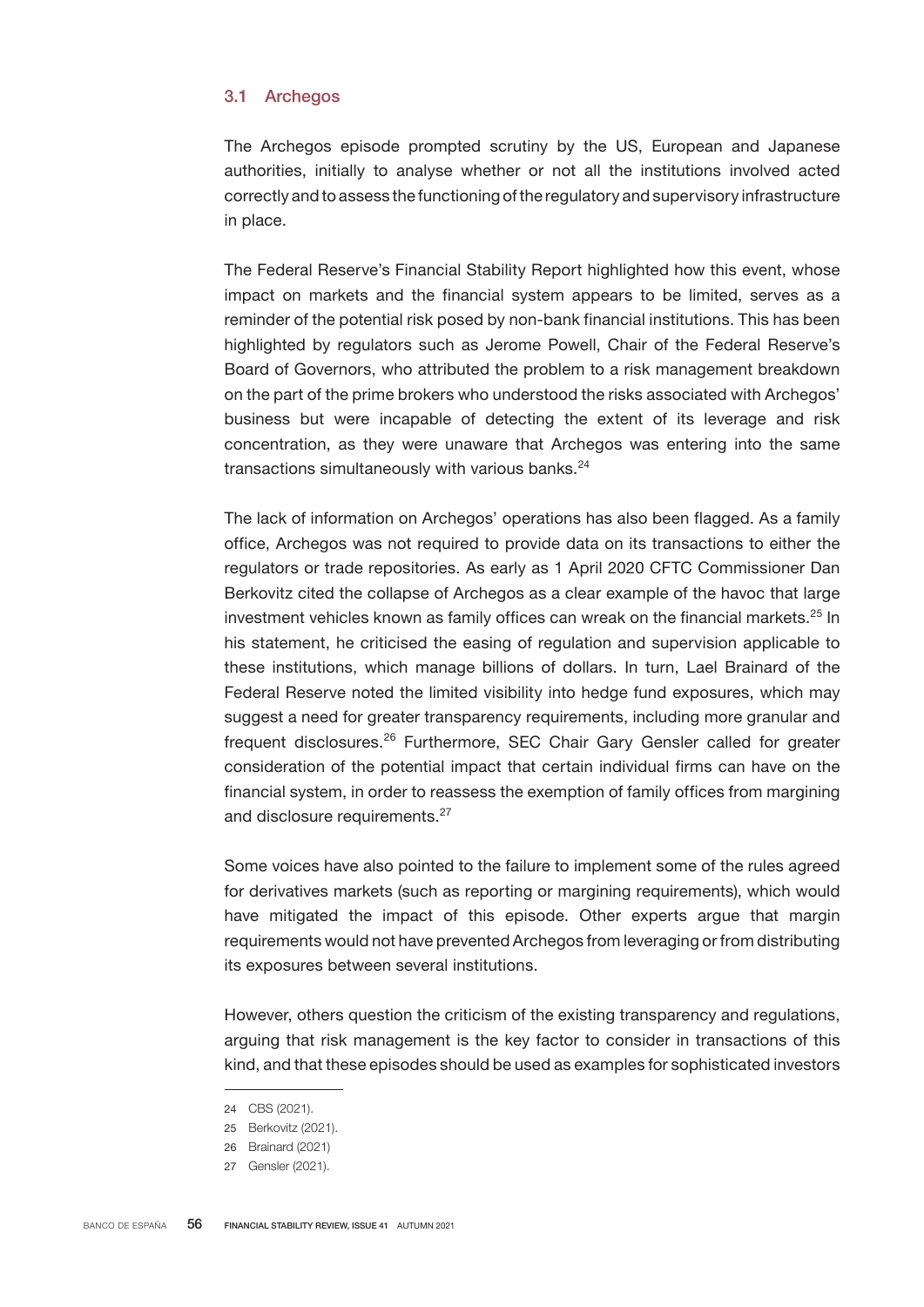of the need to review their risk management systems, organisational culture and incentives structure.<sup>28</sup>

This was the approach adopted by FINMA, the Swiss supervisory authority, within the formal proceedings opened in April as a consequence of the significant losses incurred by Credit Suisse. In particular, the proceedings aim to investigate the risk management issues that surfaced at Credit Suisse. Like other authorities, such as the Department of Justice, SEC, CFTC and the Senate Banking Committee in the United States, or the FCA in the United Kingdom, FINMA requested documents and relevant information from Credit Suisse during the process. In addition, in late March 2021, FINMA imposed a temporary capital surcharge connected to the credit risk of Credit Suisse's investment banking business, which added some \$6.1 billion to its credit risk-weighted assets. The surcharge was later withdrawn in Q2.

At the international level, Carolyn Rogers, Secretary General of the Basel Committee on Banking Supervision (BCBS), said that although it is too early to consider a regulatory response, the BCBS will probably intensify the scrutiny of structured financial products and total return swaps. $29$  The Basel Framework envisages the prudential treatment of derivatives transactions to which banks are exposed. It considers these transactions not only in terms of their margining requirements, but also from the perspective of their risk-based requirements (counterparty or market risk) and leverage ratio.

### 3.2 Greensill

In the case of Greensill, as indicated above, in March 2021 BaFin<sup>30</sup> banned Greensill Bank from making payments, owing to its high indebtedness and to secure its asset value. BaFin also ordered that it cease its business with customers and prohibited it from accepting payments not intended for repaying debts held with the bank. Just two weeks later, BaFin ordered that insolvency proceedings be opened against Greensill Bank.<sup>31</sup> In turn, FINMA announced the opening of proceedings against Credit Suisse in April, taking several measures to reduce the bank's risk exposure, including organisational matters and cuts in or suspension of variable remuneration. As in the case of Archegos, FINMA also resolved to apply a capital surcharge of \$1.9 billion (equivalent to 62 basis points (bp) of its CET1 requirements and 19 bp of its leverage ratio).

In the United Kingdom, the House of Commons Treasury Committee carried out an investigation, outlining the elements to be considered to determine whether or not

<sup>28</sup> Bloomberg (2021e).

<sup>29</sup> Bloomberg (2021d).

<sup>30</sup> BaFin (2021b).

<sup>31</sup> BaFin (2021a).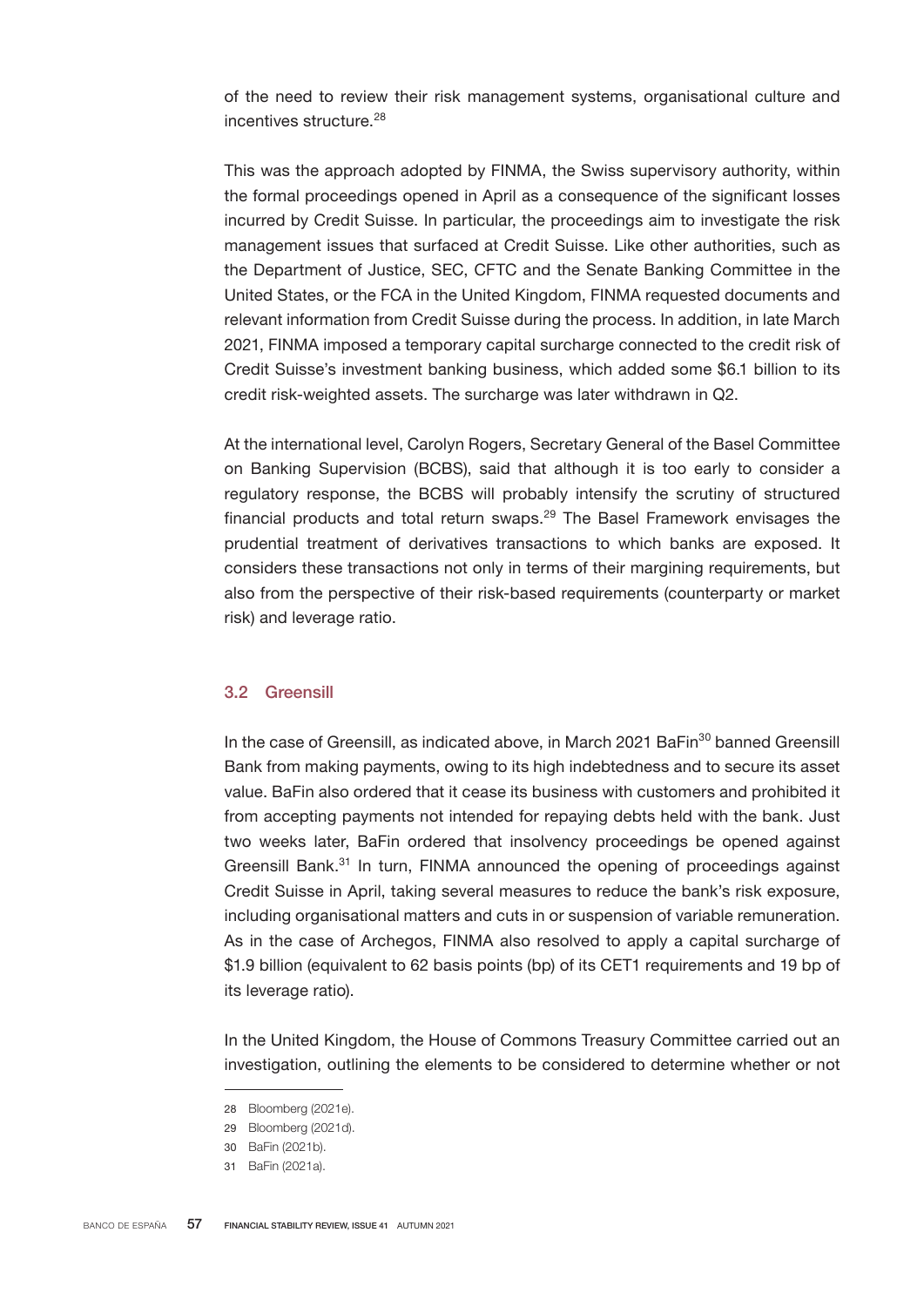institutions such as Greensill, which have so far avoided the regulatory perimeter, should be subject to regulation. In his statement to the Committee, Jon Cunliffe, Deputy Governor of the Bank of England, expressed his opposition to linking inclusion in the regulatory perimeter exclusively to an operator's potential systemic nature, arguing that there are other important factors to consider, such as consumer and investor protection.<sup>32</sup> The above-mentioned investigation resulted in a report on lessons learned, which concluded that, in principle, the Greensill case alone would not justify a review of the regulatory perimeter to include supply-chain financing. However, it did constitute a warning on the need to enhance the scrutiny and supervision of non-bank financial institutions and, specifically, on the need to improve their transaction data. Moreover, the Bank of England has insisted on the need to improve the information available on non-bank financial intermediaries. In this vein, the possibility of authorising regulatory agencies to compile that information, with a view to preserving financial stability, has been discussed in the United Kingdom.

Regarding the accounting treatment of supply-chain financing, in June 2021 the IASB resolved to include an amendment of IAS 7 (which establishes the additional information to be provided in financial statements) in its work programme, with a view to incorporating requirements to enhance the transparency of supply-chain financing.<sup>33</sup> In the United States, the FASB has adopted a similar approach, and in September 2021 proposed a standard also aimed at increasing the information on financing structures of this kind.

## 4 Conclusions and features common to both episodes

In recent months, the Archegos and Greensill episodes (as well as others such as GameStop)<sup>34</sup> have reignited the debate on the vulnerabilities and risks associated with certain activities of the non-bank financial sector and their interconnections with the banking sector.

There has been extensive coverage of these episodes by experts and in the specialised press. Some studies have compared these operations with banking sector activity, referring to the need to apply the principle of "same risk, same activity, same regulation" provided the same economic functions are performed.<sup>35</sup> This is especially relevant in the current setting, where the low interest rate environment can encourage the use of certain structures to boost profitability. For this reason, and despite the wide range of activities included in the non-bank sphere, it is vital to

<sup>32</sup> UK House of Commons Treasury Committee (2021).

<sup>33</sup> [https://www.iasplus.com/en/standards/ifrs/ifrs10.](https://www.iasplus.com/en/standards/ifrs/ifrs10)

<sup>34</sup> For more information on the GameStop case, see [SEC](https://www.sec.gov/files/staff-report-equity-options-market-struction-conditions-early-2021.pdf) (2021b).

<sup>35</sup> Basquill (2021).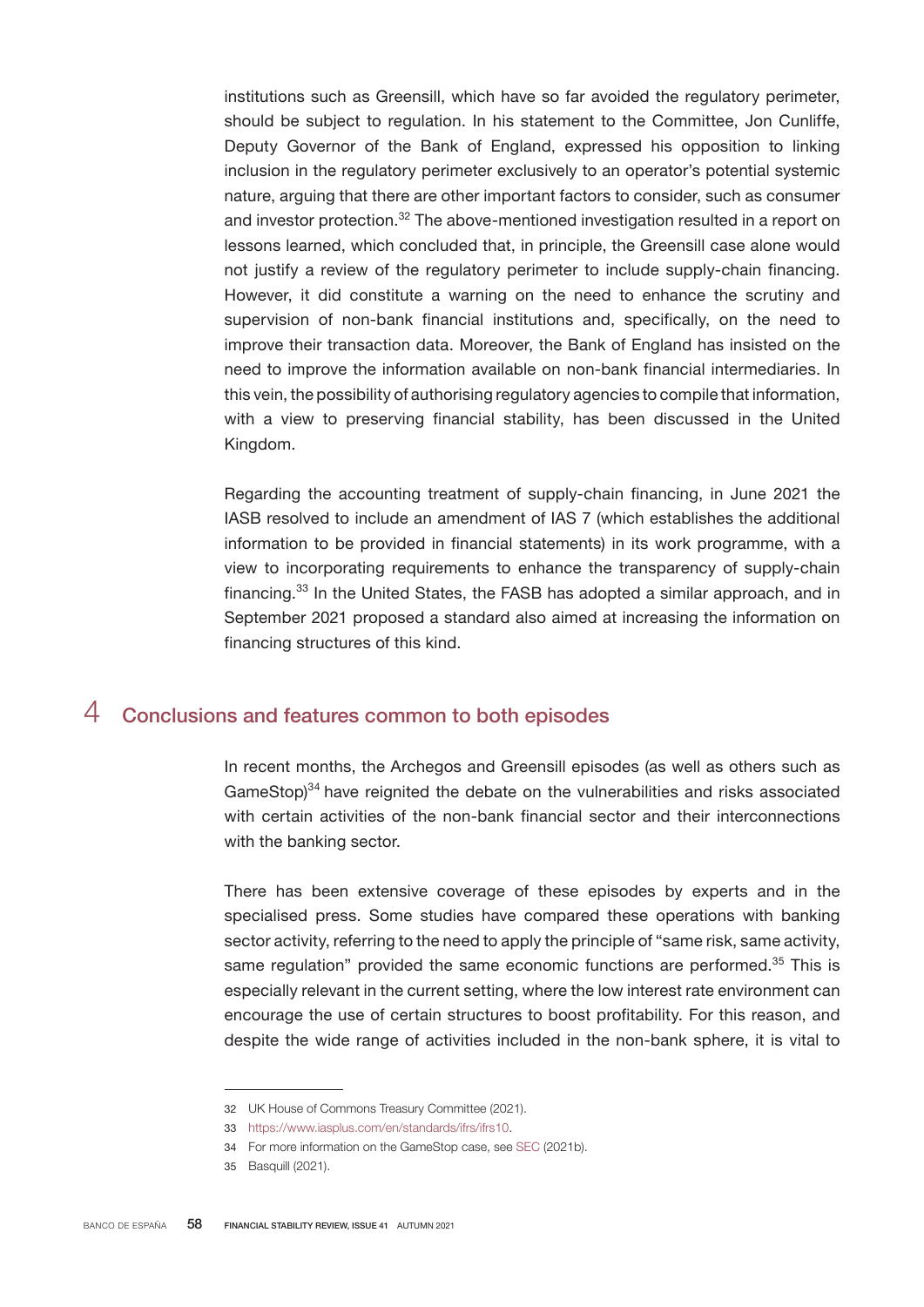ensure that risks are addressed consistently throughout the system, avoiding potential regulatory arbitrage.

The events described here demonstrate the importance of addressing risks to the financial system, irrespective of their origin. Although there are significant differences between the Archegos and Greensill episodes, there are also some common features:

- In both cases the non-bank agents involved were overleveraged. This ultimately prevented them from meeting their financial obligations, triggering the liquidity crisis and subsequent insolvency.
- Both cases underline the potentially systemic importance of the interconnections between the banking sector and other parts of the financial system (such as investment funds or credit intermediaries). Both at Archegos and Greensill, the banking sector played an important role as the ultimate financing channel. Although in the end losses did not reach systemic scale, the events are a reminder that the financial system can be exposed to the consequences of firm-specific shocks.
- $-$  The episodes highlight the importance of proper risk management.<sup>36</sup> Banks with weaker risk management practices were most severely affected and are thus in the spotlight of the analysis and main reactions.
- The information and data needed to assess the exposures and risks (including on derivatives transactions, financing chains or closed-end investment vehicles) have not always been available. Although a number of reforms undertaken over the last decade have addressed some of these gaps, part of the opacity remains (for instance, regarding certain parts of financing chains, or closed-end investment vehicles that are subject to less stringent reporting requirements).

None of these are new issues. Indeed, these events have underlined the importance of implementing some of the reforms agreed in the wake of the global financial crisis (for example, in the area of derivatives). In this respect, in its strategy to cast light on the shadow banking sector, the FSB defined five economic functions associated with potential sources of systemic risk. Both episodes analysed here featured activities associated with each of these economic functions: at Greensill, lending on the back of short-term funding structures, asset securitisation and the use of

<sup>36</sup> The risk culture and risk management deficiencies were highlighted in the independent external investigation on the Archegos case carried out by Paul, Weiss, Rifkind, Wharton & Garrison LLP at the request of Credit Suisse. For instance, according to the report, Credit Suisse had repeatedly breached its internal limits on potential exposure to Archegos since spring 2020, with no response in terms of risk mitigation measures, despite discussions on ways to modify the margin calculation model. See Credit Suisse (2021c).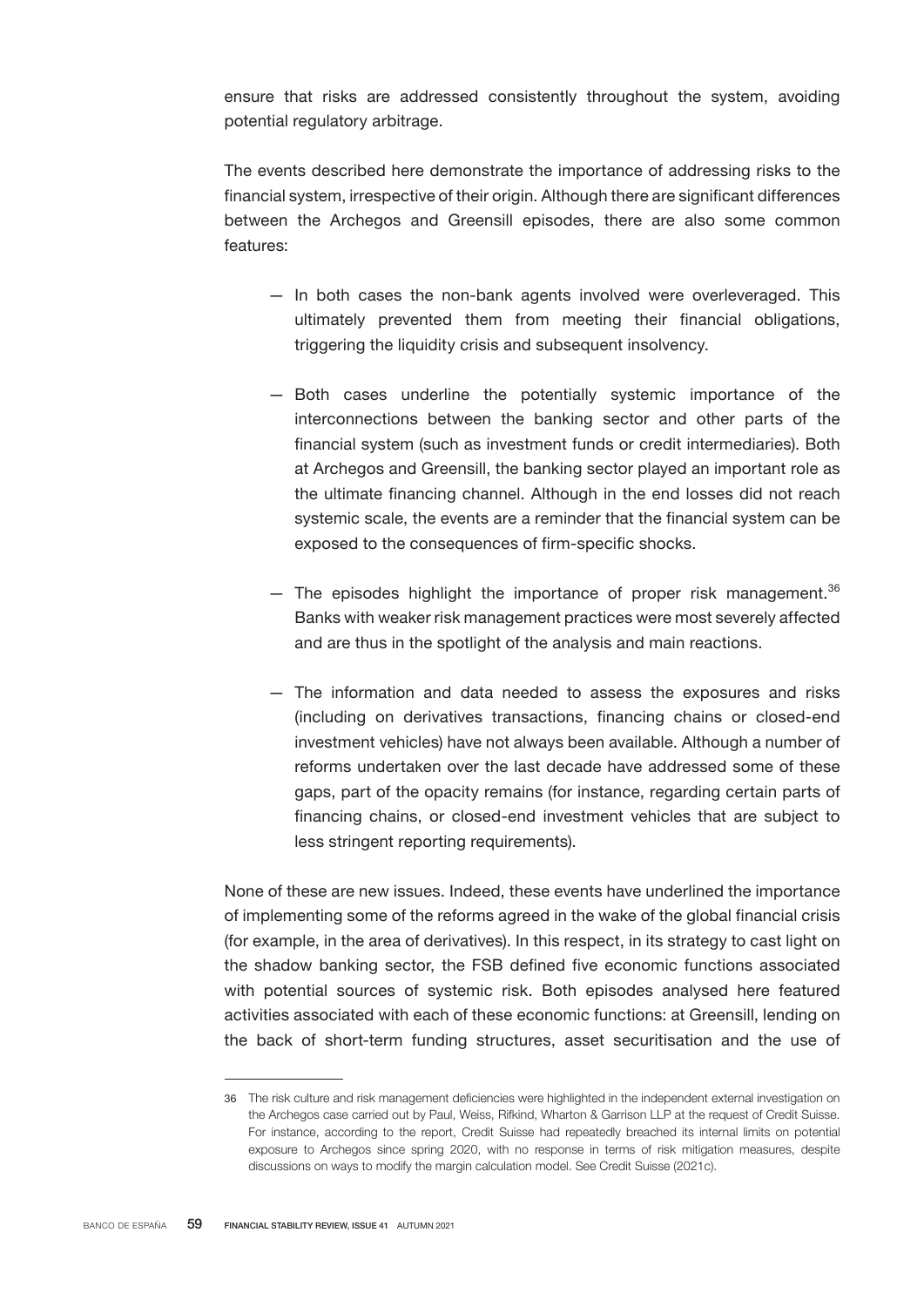insurance to enhance the credit quality of the securities issued; and at Archegos, an investment vehicle leveraged through intermediaries to operate in the financial markets.

For this reason, both these cases highlight the importance of the international projects that were already under way for the non-bank sector. In this respect, bodies such as the FSB have placed special emphasis on the work on non-bank financial intermediation, endeavouring to address vulnerabilities identified during the market turmoil of March 2020. This includes developing an approach to assess the potential systemic risk generated by this area of the financial system and to design the corresponding measures. Work such as that being undertaken by the FSB on risk monitoring in the non-bank sector, analysis of interconnections within the financial system and assessment of risks linked to institutions such as investment funds is vital from a supervisory and regulatory standpoint to minimise the risk that cases of this kind may recur in the future.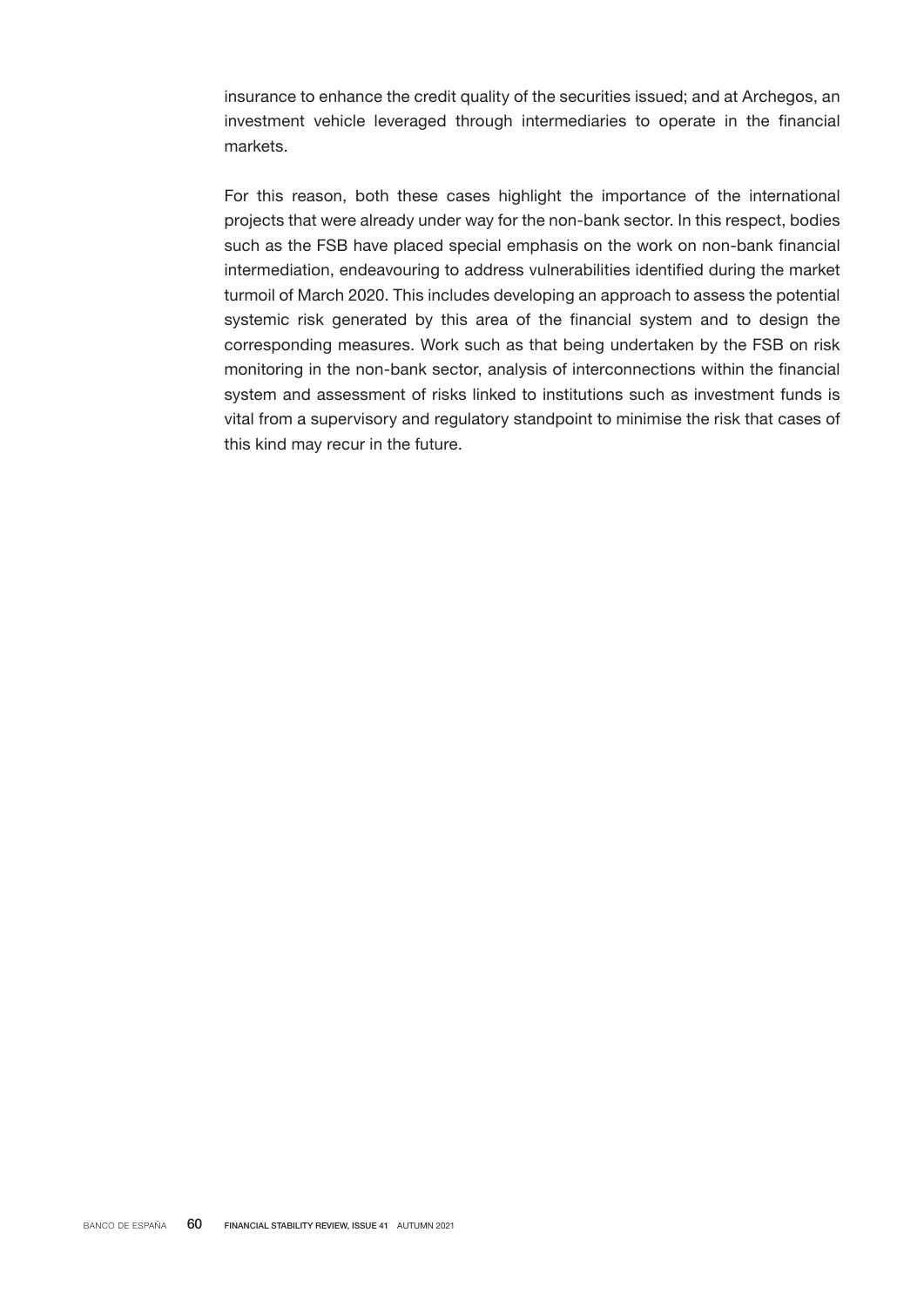#### REFERENCES

BaFin (2021a). "[BaFin determines that compensation is payable to Greensill Bank AG's depositors](https://www.bafin.de/SharedDocs/Veroeffentlichungen/EN/Pressemitteilung/2021/pm_210316_Greensill_entschaedigungsfall_en.html)", press release of 16 March.

- BaFin (2021b). "[BaFin orders moratorium on Greensill Bank AG](https://www.bafin.de/SharedDocs/Veroeffentlichungen/EN/Pressemitteilung/2021/pm_210303_Greensill_en.html)", press release of 3 March.
- Bank of England (2021). *[Assessing the resilience of market-based finance](https://www.bankofengland.co.uk/report/2021/assessing-the-resilience-of-market-based-finance)*, 13 July.
- Bank for International Settlements (BIS) (2017). ["Final Guidelines on Identification and Management of Step-in Risk Issued by the](http://www.bis.org/press/p171025.htm) [Basel](http://www.bis.org/press/p171025.htm) [Committee](http://www.bis.org/press/p171025.htm)", press release of 25 October.
- Basquill, J. (2021). ["Greensill and GFG: Uncovering a Scandal"](https://www.gtreview.com/supplements/gtr-scf-2021/greensill-gfg-uncovering-scandal/), Global Trade Review, 12 August.
- Berkovitz, D. M. (2021). ["CFTC Oversight of Family Offices Must be Strengthened"](https://www.cftc.gov/PressRoom/SpeechesTestimony/berkovitzstatement040121), Statement of Commissioner Dan M. Berkovitz on CFTC Oversight of Family Offices, 1 April.
- Bloomberg (2021a). "Credit Suisse Missed Many Warnings before Greensill's Collapse", 6 March.
- Bloomberg (2021b). "Bill Hwang Was a \$20 Billion Whale, Then Lost It All in Two Days", 12 April.
- Bloomberg (2021c). "Imaginary Invoices Are Hard to Collect", 6 April.
- Bloomberg (2021d). "Archegos Blowup prompts regulatory questions at Basel Committee", 16 April.
- Bloomberg (2021e). "Family Offices Don't Need New Regulations", 24 June.
- Brainard, L. (2021). ["Statement by Governor](https://www.federalreserve.gov/publications/brainard-statement-20210506.htm) Lael Brainar[d",](https://www.federalreserve.gov/publications/brainard-statement-20210506.htm) [Financial Stability Report,](https://www.federalreserve.gov/publications/brainard-statement-20210506.htm) 6 May.
- CBS (2021). "Fed Chair Jerome Powell on Archegos collapse, money market funds, and the potential of a U.S. digital dollar", 11 April.
- CNBC (2021). "ViacomCBS stock closes down 23% as Wall Street expresses doubt about streaming execution", 24 March.
- Credit Suisse (2021a). *[Financial Report 1Q21](https://www.credit-suisse.com/media/assets/corporate/docs/about-us/investor-relations/financial-disclosures/results/csg-financialreport-1q21.pdf)*.
- Credit Suisse (2021b). *[Financial Report 2Q21](https://www.credit-suisse.com/media/assets/corporate/docs/about-us/investor-relations/financial-disclosures/results/csg-financialreport-2q21.pdf)*.
- Credit Suisse (2021c). "[Paul Weiss Report on Archegos Capital Management",](https://www.credit-suisse.com/media/assets/corporate/docs/about-us/investor-relations/financial-disclosures/results/csg-special-committee-bod-report-archegos.pdf) Credit Suisse Group Special Committee of the Board of Directors, 29 July.
- Credit Suisse (2021d). "[Credit Suisse response to the Paul Weiss Report"](https://www.credit-suisse.com/media/assets/corporate/docs/about-us/investor-relations/financial-disclosures/results/cs-mgmt-response-paul-weiss-report-en.pdf), 29 July.
- Duffie, D. and D. Skeel (2012). *[A Dialogue on the Costs and Benefits of Automatic Stays for Derivatives and Repurchase Agreements](https://scholarship.law.upenn.edu/faculty_scholarship/386/)*, University of Pennsylvania Carey Law School.
- Federal Reserve Board (2021). *[Financial Stability Report](https://www.federalreserve.gov/publications/files/financial-stability-report-20210506.pdf)*, May.
- Financial Accounting Standards Board (FASB) (2021). *[Disclosure of Supplier Finance Program Obligations](http://Www.fasb.org/jsp/FASB/FASBContent_C/ProjectUpdateExpandPage%26cid=1176175475663)*.
- Financial Services Authority (FSA) (2009). *[The Turner Review. A regulatory response to the global banking crisis](https://webarchive.nationalarchives.gov.uk/ukgwa/20090320232953/http:/www.fsa.gov.uk/pubs/other/turner_review.pdf)*, March.
- Financial Stability Board (FSB) (2021). *[Non-Bank Financial Intermediation](https://www.fsb.org/work-of-the-fsb/financial-innovation-and-structural-change/non-bank-financial-intermediation/)*.
- Financial Stability Board (2020a). *[OTC Derivatives Market Reforms: 2020 Note on Implementation Progress](https://www.fsb.org/2020/11/otc-derivatives-market-reforms-2020-note-on-implementation-progress/)*, 25 November.
- Financial Stability Board (2020b). *[Implementation of G20/FSB financial reforms in other areas. Summary of key findings based on](https://www.fsb.org/wp-content/uploads/IMN-summary-report-2019.pdf) [the 2019 FSB Implementation Monitoring Network \(IMN\) survey](https://www.fsb.org/wp-content/uploads/IMN-summary-report-2019.pdf)*, 8 June.
- Financial Stability Board (2017). *[Re-hypothecation and collateral re-use: Potential financial stability issues, market evolution and](https://www.fsb.org/2017/01/re-hypothecation-and-collateral-re-use-potential-financial-stability-issues-market-evolution-and-regulatory-approaches/) [regulatory approaches](https://www.fsb.org/2017/01/re-hypothecation-and-collateral-re-use-potential-financial-stability-issues-market-evolution-and-regulatory-approaches/)*[,](https://www.fsb.org/2017/01/re-hypothecation-and-collateral-re-use-potential-financial-stability-issues-market-evolution-and-regulatory-approaches/) 25 January.
- Financial Stability Board (2013). *[Policy Framework for Addressing Shadow Banking Risks in Securities Lending and Repos](https://www.fsb.org/2013/08/r_130829b/)*[,](https://www.fsb.org/2013/08/r_130829b/) 29 August.
- G20 (2009). *[Global Plan Annex: Declaration on Strengthening the Financial System](https://www.oecd.org/g20/summits/london/Annex-Declaration-Strengthening-Financial-System.pdf)*[,](http://www.g20.utoronto.ca/2009/2009ifi.html.) Statement issued by the G20 Leaders at the London Summit, 2 April.
- Gensler, G. (2021). "[Testimony of the SEC Chair before the House Committee on Financial Services](https://www.sec.gov/news/testimony/gensler-testimony-20210505)", 6 May.